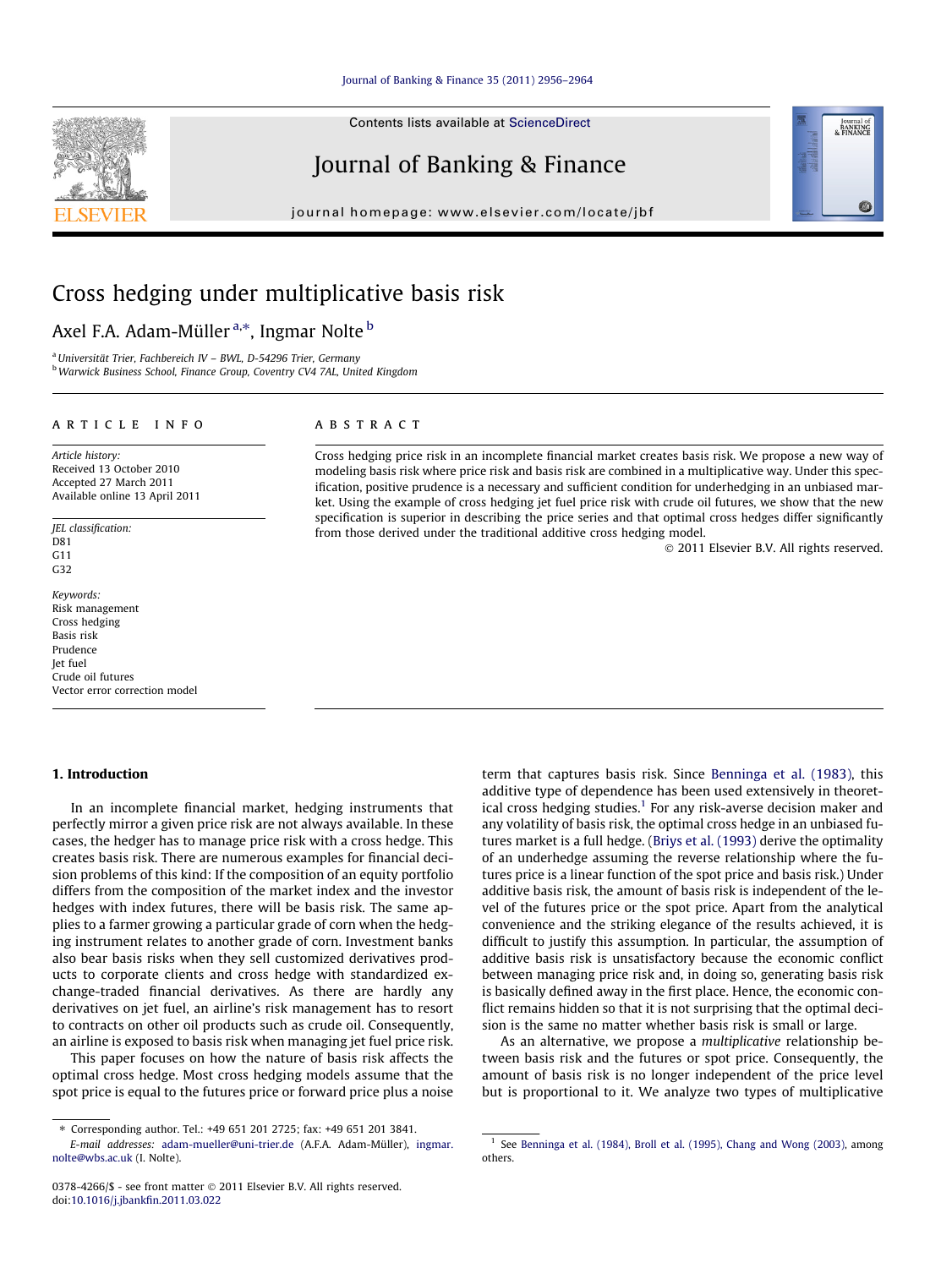<span id="page-1-0"></span>dependence: In the first type, the spot price is the product of the futures price and a conditionally independent basis risk. This specification is consistent with the log–log model that is widely used in the empirical literature on futures pricing. The second type is based on the reverse assumption: The futures price is the product of the spot price and an independent basis risk. This reverse assumption is consistent with the standard approach to futures pricing. Both assumptions seem particularly attractive when correlations between prices behave asymmetrically in that correlations are higher in a market downturn than in an upturn. [\(Ang and Chen](#page-8-0) [\(2002\)](#page-8-0) provide evidence for such a correlation asymmetry in the US stock market. See also [Ang et al. \(2006\) and Hong et al.](#page-8-0) [\(2007\)](#page-8-0).) The additive modeling of basis risk is neither consistent with the log–log model nor the standard approach to futures valuation nor can it capture asymmetries in correlations. Hence, modeling basis risk in a multiplicative way seems more attractive.

[Mahul \(2002\)](#page-8-0) proposes the first type of multiplicative basis risk and focuses on the characteristics of an optimal hedging portfolio that consists of futures and straddles. This paper takes a different route by explicitly deriving the optimal futures position and by also considering the reverse type of multiplicative dependence.<sup>2</sup>

For an unbiased futures market, the results are the following: Given the first type of dependence, positive prudence is a necessary and sufficient condition for underhedging; a full hedge is optimal under quadratic utility only. For the second type of dependence, non-negative prudence is a sufficient condition for underhedging. These results indicate that the nature of basis risk is essential for the optimal cross hedge. $3$ 

Ultimately, it is an empirical question whether basis risk is additive or multiplicative in a given cross hedging problem. We analyze the example of cross hedging jet fuel price risk using crude oil futures. Jet fuel price risk is important for airlines as jet fuel prices are very volatile and the exposure to this risk is large. However, derivatives on jet fuel are not being traded in larger volumes such that airlines have to resort to derivatives on related oil products such as crude oil. We focus on monthly jet fuel prices and onemonth NYMEX futures contracts on crude oil from 4/1990 to 8/ 2010 and show by means of a vector error correction (VEC) approach that the multiplicative specification describes the joint behavior of the price series better than the additive specification. We then derive the optimal cross hedging position and show that the difference to the position optimal under additive basis risk is economically significant. In sum, the case of jet fuel hedging demonstrates that the nature of basis risk matters for the optimal cross hedge.

The organization of the paper is as follows: Section 2 delineates the framework of analysis. Section [3](#page-2-0) presents the two types of multiplicative dependence in detail and contrasts them to the additive types. Section [4](#page-3-0) analyzes optimal futures hedging under multiplicative basis risk. Section [5](#page-4-0) presents the data, the methodology and the results for an airline's optimal cross hedge of jet fuel price risk. Section [6](#page-6-0) concludes. All proofs are in Appendix [A.](#page-7-0)

## 2. The basic model

The analysis is based on the standard two-date expected utility hedging model: At date 0, the risk-averse decision maker has a given exposure Q to a price risk  $\widetilde{P}.^4$  At date 1, quantity Q is sold

at the random future spot price  $\tilde{P}$ . At date 0, the decision maker can sell an amount X in an infinitely divisible futures contract at the given futures price f and will unwind the futures position at date 1 at the random futures price  $\tilde{F}$ .<sup>5</sup> Hence, final wealth is given by  $W = PQ + (f - F)X$ . Preferences are summarized by a utility function  $U(W)$  that is at least three times continuously differentiable and exhibits risk aversion,  $U'(W) > 0$ ,  $U''(W) < 0$ . In addition,  $\lim_{W\to 0} U'(W) \to +\infty$  and  $\lim_{W\to +\infty} U'(W) \to 0$ .

It seems reasonable to assume that privately held, owner-managed firms behave in a risk-averse manner. But even firms with well-diversified shareholders and separation of ownership and control tend to behave as if they were risk-averse. There is a large body of literature that supports this view using a variety of arguments including agency considerations [\(Stulz, 1984; DeMarzo and Duffie,](#page-8-0) [1995; Morellec and Smith, 2007\)](#page-8-0), corporate taxes and costs of financial distress ([Smith and Stulz, 1985; Graham and Smith, 1999; Gra](#page-8-0)[ham and Rogers, 2002\)](#page-8-0) as well as other capital market imperfections ([Stulz, 1990; Froot et al., 1993](#page-8-0)). [Brown and Toft](#page-8-0) [\(2002\)](#page-8-0) consider a value-maximizing firm facing deadweight costs that are convex in the firm's profits, thereby concavifying the firm's objective function. Against this background, the results derived here are also valid for corporate risk management applications.

At date 0, the decision maker's problem is to maximize expected utility,  $E[U(W)]$ , by choosing a hedging position, X, in order to manage price risk. Since the utility function is concave and  $U^{\prime}(W)\in$  (0,  $\infty$ ), the first-order condition for the optimal futures position,  $X^*$ , is necessary and sufficient for a unique and interior optimum. It is given by

$$
E[U'(W^*) (f - \tilde{F})] = 0. \tag{1}
$$

In order to rule out any speculative position taking and to focus on the hedging role of futures contracts, we assume an unbiased futures market,  $f = E[\widetilde{F}]$ .  $^6$  Consequently, the first-order condition reduces to  $-cov(U(W^*), F) = 0$ . In the case of backwardation or contango,  $f \neq E[\tilde{F}]$ , there will be speculative positions which could be easily incorporated into the model.

We assume that the decision maker cannot eliminate price risk entirely from final wealth as the capital market is incomplete in the sense that  $\tilde{P}$  and  $\tilde{F}$  are not perfectly correlated. There are at least three reasons for this incompleteness.

The first reason is a timing mismatch in futures markets: The futures position will have to be liquidated at date 1 but expires at some later date 2. Whenever the timing of the decision maker's exposure does not fit into the maturity structure available in the futures market, there will be a timing mismatch. $7,8$ 

The second reason is that there is no futures contract available for the assets that establish the price risk exposure. Using index futures to hedge against price risks of individual portfolios is one example. Another example is that of an insurance company with exposure towards hurricane damages in the US. If the insurer hedges using futures on the hurricane index of the Chicago Mercantile Exchange, the cash flow from the futures contract will, in the case of a hurricane, not exactly match the claims from its customers as the index is calculated in a way that differs from the insurance company's portfolio of risks. $9$  A third example is commodity contracts where a closer look at the details of the con-

 $<sup>2</sup>$  Considering non-linear instruments such as options is outside the scope of this</sup> paper. [Hentschel and Kothari \(2001\)](#page-8-0) show that linear contracts such as forwards, futures and swaps seem to play a dominant role at least in corporate hedging.

<sup>3</sup> Focusing on background risk, [Franke et al. \(2006\)](#page-8-0) show that multiplicatively combined risks lead to different risk taking if compared to additively combined risks. <sup>4</sup> Henceforth, random variables have a tilde  $(\tilde{\ })$  while their realizations do not. A

star (<sup>⁄</sup> ) indicates an optimized level.

<sup>&</sup>lt;sup>5</sup> Of course,  $\tilde{P}$  and  $\tilde{F}$  are assumed to have positive realizations only,  $P > 0, F > 0$ .

<sup>6</sup> In a closely related forward market setting, [Benninga and Oosterhof \(2004\)](#page-8-0) show that the representative agent does not necessarily have to be risk neutral in order to ensure that the forward market is unbiased.

 $7\,$  In forward markets, a related argument can be made as forward markets have a small number of liquid maturity dates only.

<sup>8</sup> For the sake of simplicity of the model, we refrain from explicitly considering date 2 in the framework of a multiperiod model. In an multiperiod framework with additive utility, the results remain the same.

<sup>&</sup>lt;sup>9</sup> See [SwissRe \(2009\).](#page-8-0)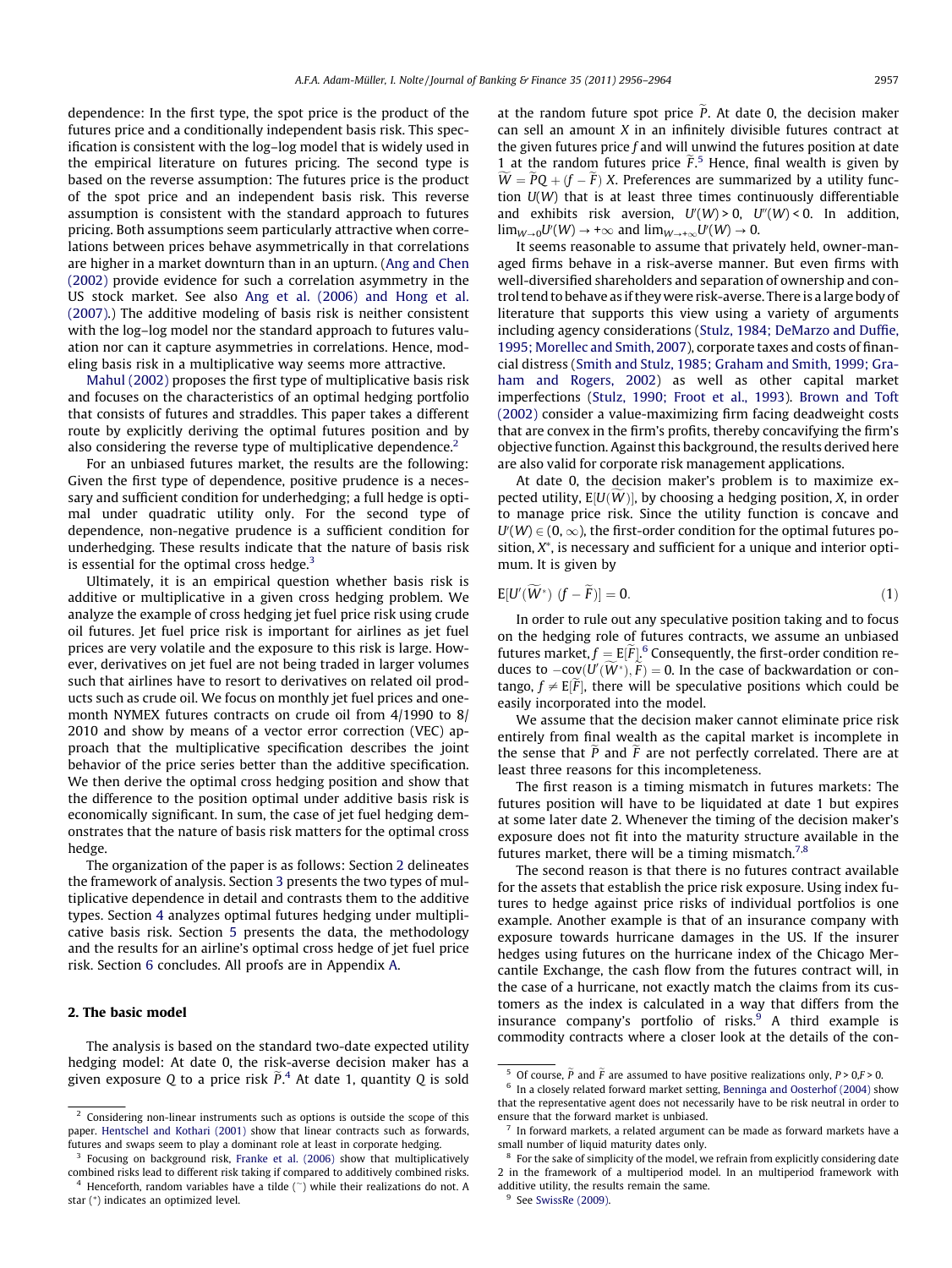<span id="page-2-0"></span>tract often reveals that only a very limited number of qualities or grades of a commodity are actually used to calculate what is the underlying of the contract.<sup>10</sup> If the exposure is in another grade, there is a capital market incompleteness although this incompleteness is far less pronounced than in the other two examples.

A third reason does not relate to futures contracts but to forward contracts. Default risk in forward contracts establishes another market incompleteness: If the counterparty defaults, the forward contract is ineffective at least for  $f > F$  (for the short hedger), leaving the hedger exposed to price risk.<sup>11</sup> It is worth noting that the model presented here is sufficiently flexible for the derivatives contract to be interpreted as a forward contract.

In the following, the basis is defined as the difference between the futures price  $\widetilde{F}$  and the future spot price  $\widetilde{P}$ .<sup>12</sup> Since the futures contract does not perfectly match the decision maker's price risk, the basis is stochastic, hence there is basis risk in addition to price risk. Consequently, risk management has to rely on cross hedging. Whatever the futures position, final wealth is never deterministic if there is basis risk. In order to formalize basis risk, an additional random variable, denoted  $\tilde{\text{g}}$  or  $\tilde{\gamma}$ , has to be incorporated into the model. This can be done either by assuming that the spot price is a function of the futures price and basis risk,  $P = p(F, \tilde{\gamma})$ , or by assuming that the futures price is a function of the spot price and basis risk,  $\widetilde{F} = \phi(\widetilde{P}, \widetilde{g})$ .<sup>13</sup>

#### 3. Additive versus multiplicative basis risk

This section briefly reviews additive basis risk and presents two types of multiplicative basis risk as an alternative.

So far, the literature focused on additive relationships between basis risk and either  $F$  or  $P$ . Building on [Benninga et al. \(1983\),](#page-8-0) [Lence \(1995\)](#page-8-0) considers

$$
\widetilde{P} = p(\widetilde{F}, \widetilde{\gamma}) = \kappa \ \widetilde{F} + \omega(\widetilde{\gamma}) \tag{A.1}
$$

for an arbitrary constant  $\kappa$  and some arbitrary function  $\omega(\cdot)$  with  ${\tt E}[\omega(\tilde{\bf y})]=0.$  He shows that conditional independence of  $\tilde{F}$  from  $\tilde{\bf y}$ is necessary and sufficient for the optimality of a full hedge in an unbiased futures market,  $X^* = \kappa Q$ .<sup>14</sup> This full hedge is optimal for any risk-averse decision maker irrespective of the size of basis risk, i.e. of the volatility of  $\omega(\tilde{\gamma})$ .

The reverse relationship (A.2) is given by

$$
\ddot{F} = \phi(P, \tilde{g}) = k \dot{P} + w(\tilde{g}) \tag{A.2}
$$

where  $\tilde{P}$  and  $\tilde{g}$  are stochastically independent and  $w(\cdot)$  is a linear function.15 [Briys et al. \(1993\), Broll et al. \(1995\)](#page-8-0) and others show that an underhedging position is optimal for all risk averters,  $X^*$  < Q/k for  $k > 0$ . Under both additive relationships, basis risk is independent of the level of  $F$  and  $P$ .

As an alternative, this paper proposes two multiplicative relationships, labeled (M.1) and (M.2):

<sup>13</sup> Both cases have to be considered separately since  $p(\cdot)$  and  $\phi(\cdot)$  are not necessarily invertible.

$$
\widetilde{P} = \beta \widetilde{F} \widetilde{\theta},\tag{M.1}
$$

where  $\tilde{\theta}$  is conditionally independent of  $\tilde{F}$ .  $\tilde{\theta}$  has support in the interval  $[\underline{\theta}, \overline{\theta}]$  with  $0 < \underline{\theta} < 1 < \overline{\theta} < \infty$  and  $E[\tilde{\theta}] = 1$ . The support of  $\widetilde{F}$  is a subset of  $[\underline{F}, \overline{F}]$  with  $0 < \underline{F} < \overline{F} < \infty$ . Without loss of generality,  $\beta$  > 0. These assumptions imply P > 0 and  $E[\tilde{P}] = \beta E[\tilde{F}]$ . Under (M.1), the spot price  $\tilde{P}$  is a multiplicative combination of basis risk  $\tilde{\theta}$  and the futures price  $\tilde{F}$ . Hence, basis risk from  $\tilde{\theta}$  is proportional to F under (M.1).

Next, consider (M.2) as defined by

$$
\widetilde{F} = b\widetilde{P}\widetilde{\vartheta},\tag{M.2}
$$

where  $\tilde{\vartheta}$  and  $\tilde{P}$  are stochastically independent. The support of  $\tilde{\vartheta}$  is a subset of  $[\underline{\vartheta}, \bar{\vartheta}]$  with  $0 < \underline{\vartheta} < 1 < \bar{\vartheta} < \infty$  and  $E[\tilde{\vartheta}] = 1$ . The support of  $\widetilde{P}$  is contained in  $[\underline{P}, \overline{P}]$  with  $0 < \underline{P} < \overline{P} < \infty$ . Again for simplicity,  $b > 0$ .<sup>16</sup> F > 0 and  $E[\widetilde{F}] = bE[\widetilde{P}]$  follow. Under (M.2), the futures price  $\tilde{F}$  is a multiplicative combination of basis risk  $\tilde{\vartheta}$  and the spot price  $\widetilde{P}$ . Under (M.2), basis risk arises from  $\widetilde{\vartheta}$  and is proportional to P.

There are two important technical remarks to be made here: Firstly, (M.1) cannot be derived from (M.2) and vice versa,  $\tilde{\theta}$  captures basis risk under (M.1) and is conditionally independent of  $\widetilde{F}$  such that it cannot be independent of  $\widetilde{P}$  at the same time as required under (M.2). The same applies to (M.2) where  $\tilde{\vartheta}$  is independent of  $\tilde{P}$  so that it cannot be conditionally independent of  $\tilde{F}$  as (M.1) requires. Secondly, the model is very flexible since the (marginal) distributions of  $F$  and  $P$  do not have to be restricted for as long as their difference satisfies (M.1) or (M.2). The same applies to the distributions of  $\tilde{\theta}$  and  $\tilde{\vartheta}$ .

Multiplicative basis risk is more attractive than additive basis risk in at least two respects. Firstly, (M.1) is closely related to the log–log model which is widely used in empirical studies on the relationship between the spot price  $\tilde{P}$  and the futures price  $\tilde{F}$ <sup>17</sup> In the log-log model, it is assumed that  $\ln(\tilde{P}) = c + \ln(\tilde{F}) + \tilde{\epsilon}$  where  $\widetilde{F}$  and  $\widetilde{\epsilon}$  are stochastically independent and E $[\widetilde{\epsilon}]=0$ . Redefining  $\ln(\beta) + E[\ln \tilde{\theta}] = c$  and  $\ln \tilde{\theta} - E[\ln \tilde{\theta}] = \tilde{\epsilon}$  and taking the natural logarithm of  $(M.1)$  yields  $ln(\tilde{P}) = ln(\beta) + ln(\tilde{F}) + ln(\tilde{\theta}) = c + ln(\tilde{F}) + \tilde{\epsilon}$ . This shows that (M.1) is in line with the log–log model whereas the respective additive relationship,  $\tilde{P} = \kappa \tilde{F} + \omega(\tilde{\gamma})$ , is not.

Secondly, (M.2) is consistent with the standard approach to forward valuation.<sup>18</sup> This approach employs a simple no arbitrage argument to suggest that, at date 1, the forward price is given by  $F = P e^{(r - \xi)}$  for a forward contract expiring at some later date 2. In this relationship, r denotes the risk-free interest rate between dates 1 and 2,  $\xi$  denotes either the convenience yield (for a commodity contract) or the dividend yield (for a financial contract) between these dates. Now, assume that this standard valuation approach is valid at date 1. From the perspective of date 0, neither P nor r nor  $\xi$  are known with certainty. Hence, they have to be treated as random variables such that the valuation relation becomes  $\widetilde{F} = \widetilde{P}e^{(\widetilde{r}-\widetilde{\xi})}$ . Setting  $b = E[e^{(\bar{r}-\bar{\xi})}]$  and  $\tilde{\vartheta} = e^{(\bar{r}-\bar{\xi})}/b$  demonstrates that the standard approach to forward pricing is fully compatible with  $(M.2)$ .<sup>19</sup> This is a clear advantage of (M.2) over the corresponding additive relationship,  $\tilde{F} = k\tilde{P} + w(\tilde{g})$ , which is obviously not consistent with the standard valuation approach.

Multiplicative basis risk is capable of capturing the effects of asymmetric correlations between prices that depend on the direction of the price change. As [Ang and Chen \(2002\)](#page-8-0) show for the US stock market, correlations between individual stocks and

<sup>&</sup>lt;sup>10</sup> For example, only three grades of soybeans (corn) are deliverable under the soybean (corn) futures contract at the Chicago Mercantile Exchange.

 $11$  [Korn \(2010\)](#page-8-0) analyzes forward hedging with counterparty default risk. [Doherty](#page-8-0) [and Schlesinger \(1990\)](#page-8-0) focus on an insurance purchasing problem where the insurer might default.

 $12$  This definition of the basis differs from the more widely used definition in which the basis is the difference between a commodity's current spot price and its current futures price. Basis risk under this alternative definition relates to a situation in which this difference is risky. (This is also known as spread risk.) Using our definition, there is no need to model the current spot price of the underlying of the futures contract.

<sup>&</sup>lt;sup>14</sup>  $\tilde{x}$  is said to be conditionally independent of  $\tilde{y}$  if  $E[\tilde{x}|y] = E[\tilde{x}] \forall y$ . Under mild regularity conditions, this is equivalent to  $cov(\tilde{x}, h(\tilde{y})) = 0$  for all functions  $h(\cdot)$ . See [Ingersoll \(1987, p. 15\)](#page-8-0).

 $(A.2)$  is not exactly the reverse relationship of  $(A.1)$  because independence is stronger than conditional independence. In addition, the linearity assumption imposed on  $w(\cdot)$  is not needed for  $\omega(\cdot)$ .

<sup>&</sup>lt;sup>16</sup> All results can also be derived for  $\beta$  < 0 and  $b$  < 0, with some obvious modifications. Adding a constant term to the RHS of (M.1) or (M.2) does not change the results either.

<sup>&</sup>lt;sup>17</sup> See the surveys by [Chow et al. \(2000\)](#page-8-0) and [Lien and Tse \(2002\)](#page-8-0).

<sup>&</sup>lt;sup>18</sup> See [Working \(1949\).](#page-8-0)

<sup>&</sup>lt;sup>19</sup> Notice that the joint distribution of  $\tilde{r}$  and  $\tilde{\xi}$  does not have to be restricted since  $e^{(r-\xi)}$  is always positive so that  $\vartheta > 0$  as is required by (M.2).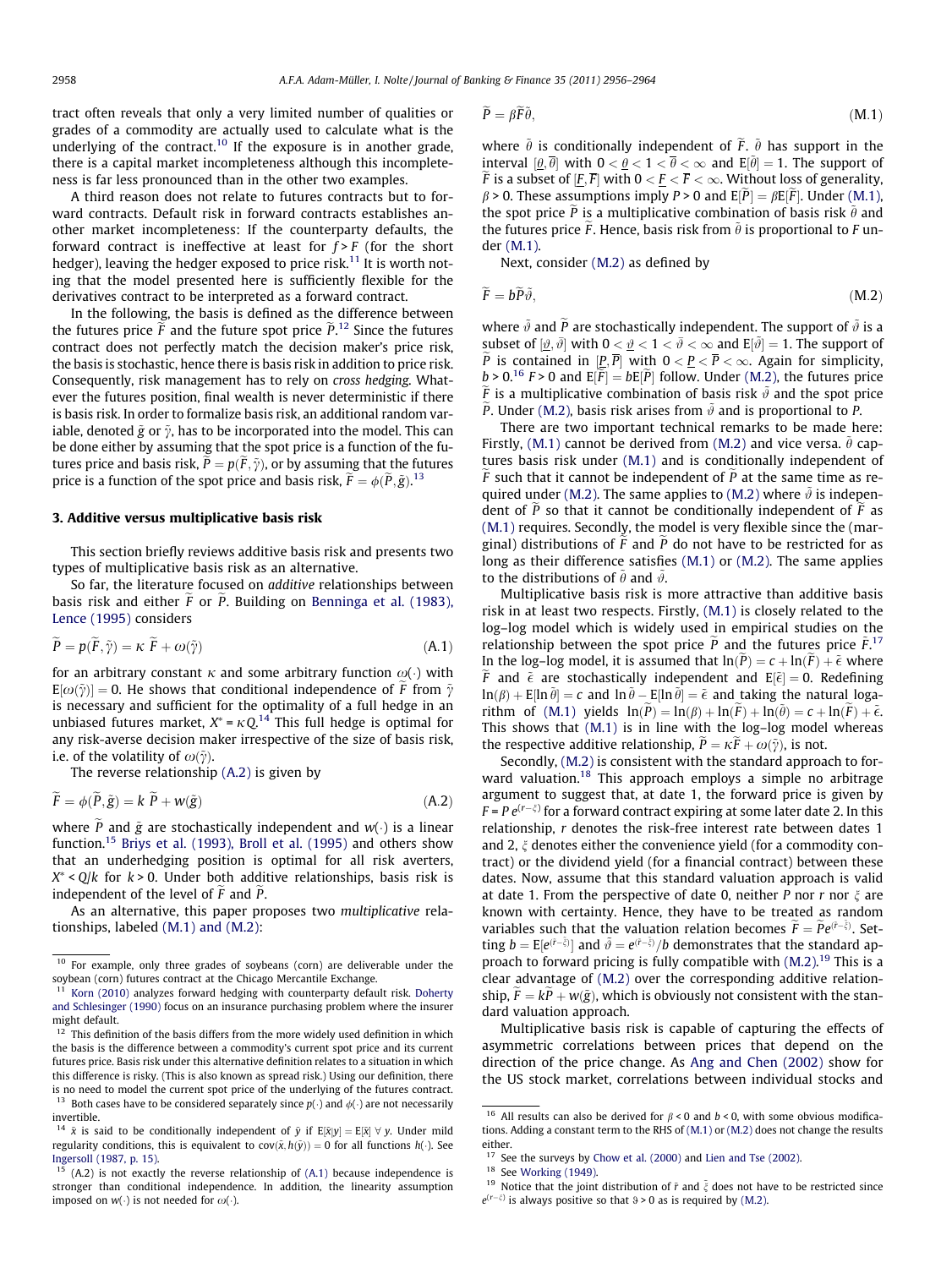<span id="page-3-0"></span>the aggregate market have been larger in market downturns than in market upturns. ([Bekaert and Wu \(2000\)](#page-8-0) point to a related phenomenon in the Japanese equity market. See also [Ang et al. \(2006\)](#page-8-0) [and Hong et al. \(2007\).](#page-8-0)) If an investor uses futures contracts on a market index to hedge an individual equity portfolio, this has the following implications: If equity prices decline, the (conditional) correlation between the portfolio value and the futures price is larger and, therefore, basis risk is smaller. But if (conditional) correlation decreases when equity prices rise, basis risk grows as well. This is perfectly in line with assumptions [\(M.1\) and \(M.2\)](#page-2-0) as basis risk is proportional to the price level. In contrast, additive basis risk cannot capture the effects of such correlation asymmetries.

Whether an additive or a multiplicative type of basis risk is more appropriate in a given hedging problem has to be determined empirically. However, from an economic point of view, the nature of price changes in the economy might provide an indication of whether basis risk is multiplicative or additive. For example, consider the case of a commodity hedge in which the spot price  $\tilde{P}$ and the price of the underlying of the futures contract differ in their expected real production costs by a constant amount.<sup>20</sup> If the general price level in the economy under consideration is almost stable, the difference between the two prices should reflect the monetary equivalent of the difference in real production costs plus any deviation from the expected level. The price difference will also capture any erratic change that is not related to the real production costs difference. In such a case, additive basis risk can be expected to be superior to its multiplicative counterpart. If, in contrast, the general price level in the economy is highly volatile, the monetary equivalent of the (constant) real production costs as such varies positively with the general price level. In this case, both prices as well as their (nominal) difference vary positively with the price level, making multiplicative basis risk the more intuitively appealing assumption.

In Section [5](#page-4-0), we provide an example by analyzing optimal jet fuel hedges using crude oil futures contracts.

#### 4. Optimal cross hedging under multiplicative basis risk

This section presents the optimal futures positions under assumptions [\(M.1\) and \(M.2\)](#page-2-0). We summarize the main results in two propositions.

Under [\(M.1\)](#page-2-0), price risk  $\tilde{P}$  can be interpreted as a bundle of tradable futures price risk F and untradable basis risk  $\theta$ . Final wealth under [\(M.1\)](#page-2-0) is given by

$$
\widetilde{W} = \widetilde{\theta} \widetilde{F} \beta Q + \psi(\widetilde{F}, X), \tag{2}
$$

where  $\psi(\widetilde{F},X) = (f - \widetilde{F})X$  does not depend on  $\widetilde{\theta}$ . The first summand in (2) shows that the decision maker's exposure to untradable basis risk  $\tilde{\theta}$  is independent of the futures position X. However, the multiplicative relationship between  $\tilde{\theta}$  and  $\tilde{F}$  establishes an indirect link through  $\psi(\widetilde{F},X)$ .<sup>21</sup> Therefore, basis risk  $\widetilde{\theta}$  will generally affect the optimal futures position even though it is only indirectly related to it.

Before presenting the main result of the paper in Proposition 1, it is worth taking a closer look at the result derived by [Lence \(1995\).](#page-8-0) [Holthausen \(1979\)](#page-8-0) shows that full hedging is optimal if there is no basis risk and the futures market is unbiased.<sup>22</sup> If basis risk is additive as in [Lence's \(1995\)](#page-8-0) model, full hedging is still optimal for all riskaverse decision makers. Therefore, in his framework, the size of the basis risk or whether it exists at all has no impact on the optimal decision. The reason for this somewhat counterintuitive result is that, by assumption, price risk  $\tilde{P}$  is decomposed into a tradable part  $\kappa \tilde{F}$  and an independent, non-tradable part that captures basis risk,  $\widetilde{P} = \kappa \widetilde{F} + \omega(\widetilde{\gamma}).$  Since there is neither a direct nor an indirect connection between basis risk and the futures position, the decision maker can only use the futures market to entirely sell the tradable part of the  $\tilde{P}$ -risk which is the risk from  $\tilde{F}$ . This particular assumption on the additive nature of basis risk is unsatisfactory because the economic conflict between managing price risk arising from  $\tilde{P}$  and, in doing so, generating additional risk in the form of basis risk is defined away in the first place. Hence, the economic conflict is not accounted for under this type of additive basis risk. It is therefore not surprising that the optimal decision ignores basis risk.

In sharp contrast, Proposition 1 clearly shows that there is such a conflict under [\(M.1\).](#page-2-0) More importantly, it also shows how the decision maker's preferences determine the optimal decision against the background of this conflict as the optimal futures position depends on the decision maker's prudence ([Kimball, 1990](#page-8-0)).

Proposition 1. Suppose that the futures market is unbiased and that ([M.1](#page-2-0)) holds. The optimal futures position is a short hedge,  $X^* > 0$ . An underhedging position,  $X^* < \beta Q$ , is optimal if and only if the decision maker is prudent,  $U'''(.) > 0.23$ 

All risk-averse decision makers optimally sell at least a fraction of their exposure to P in the futures market such that  $X^* > 0$ . More importantly, a prudent decision maker optimally chooses an underhedging position. The futures position that minimizes the variance of  $\widetilde{W}$  is the full hedge,  $X^{vm,1}$  =  $\beta Q^{24}$  A full hedge is optimal only under quadratic utility.

In order to see the intuition behind Proposition 1, rewrite the first-order condition for X<sup>\*</sup> as  $E\{E\left[U'\left(\tilde{\theta}F\betaQ+\psi(F,X^*)\right)|F\right](f-\tilde{F})\}$  $= 0$ , applying the law of iterated expectations. Using a Taylor expansion of  $U'(\cdot)$  around  $\psi(F,X)$ , expected marginal utility for a given  $F$  and a small  $\tilde{\theta}$ -risk can be written as

$$
E[U'(\tilde{\theta}F\beta Q + \psi(F,X))|F] = U'(F\beta Q + \psi(F,X)) + \text{var}(\tilde{\theta})
$$

$$
\times \frac{(F\beta Q)^2}{2}U'''(F\beta Q + \psi(F,X)).
$$
 (3)

Since marginal utility is decisive for hedging, the second term on the RHS of (3) indicates that the impact of basis risk  $\tilde{\theta}$  on the optimal futures position  $X^*$  depends on F and on  $U^{''}(\cdot)$ . This dependence of  $X^*$  on  $F$  establishes the indirect link between basis risk and the optimal futures position. If and only if utility is quadratic, basis risk is ignored such that full hedging is optimal. Whenever marginal utility is not linear, basis risk is taken into account such that it affects the optimal futures position.

Proposition 1 shows how non-linear marginal utility determines the optimal decision: Positive prudence,  $U'''(.) > 0$ , is a necessary and sufficient condition for the optimality of an underhedging position. Positive prudence is a commonly accepted property of utility functions and has become an integral part of the literature on behavior under uncertainty as based on the expected utility paradigm.<sup>25</sup> Essentially, positive prudence implies that the decision maker has a precautionary incentive to avoid particularly low realizations of final

<sup>&</sup>lt;sup>20</sup> See [Adam-Müller and Wong \(2003\)](#page-8-0) for a related argument in the context of futures hedging under delivery risk.

<sup>&</sup>lt;sup>21</sup> This multiplicative combination of  $\tilde{\theta}$  and  $\tilde{F}$  is the reason why basis risk is not identical to an additive background risk. For the case of an additive independent background risk, [Briys et al. \(1993\)](#page-8-0) show that full hedging in an unbiased forward market is optimal for any risk-averse decision maker.

<sup>&</sup>lt;sup>22</sup> [Benninga and Oosterhof \(2004\)](#page-8-0) show that this holds even if the decision maker's individual valuation of the forward contract differs from the market's valuation.

<sup>&</sup>lt;sup>23</sup> As shown in Appendix [A,](#page-7-0)  $X^*$  >  $[$  =  $]\beta Q$  if and only if  $U''(.)$  <  $[$ = $]0$ .

<sup>&</sup>lt;sup>24</sup> Conditional independence of  $\tilde{\theta}$  from  $\tilde{F}$  together with  $E[\tilde{\theta}] = 1$  implies  $cov(\widetilde{F}, \widetilde{\theta}\widetilde{F}) = var(\widetilde{F})$  such that  $var(\widetilde{W}) = (X^2 - 2\beta QX)var(\widetilde{F}) + (\beta Q)^2 var(\widetilde{\theta}\widetilde{F})$ .  $X^{vm,1} = \beta Q$ directly follows.

 $25$  Positive prudence is a necessary condition for decreasing absolute risk aversion. Further arguments in favor of positive prudence can be found in [Gollier \(2001,](#page-8-0) [chapter 16\),](#page-8-0) among others.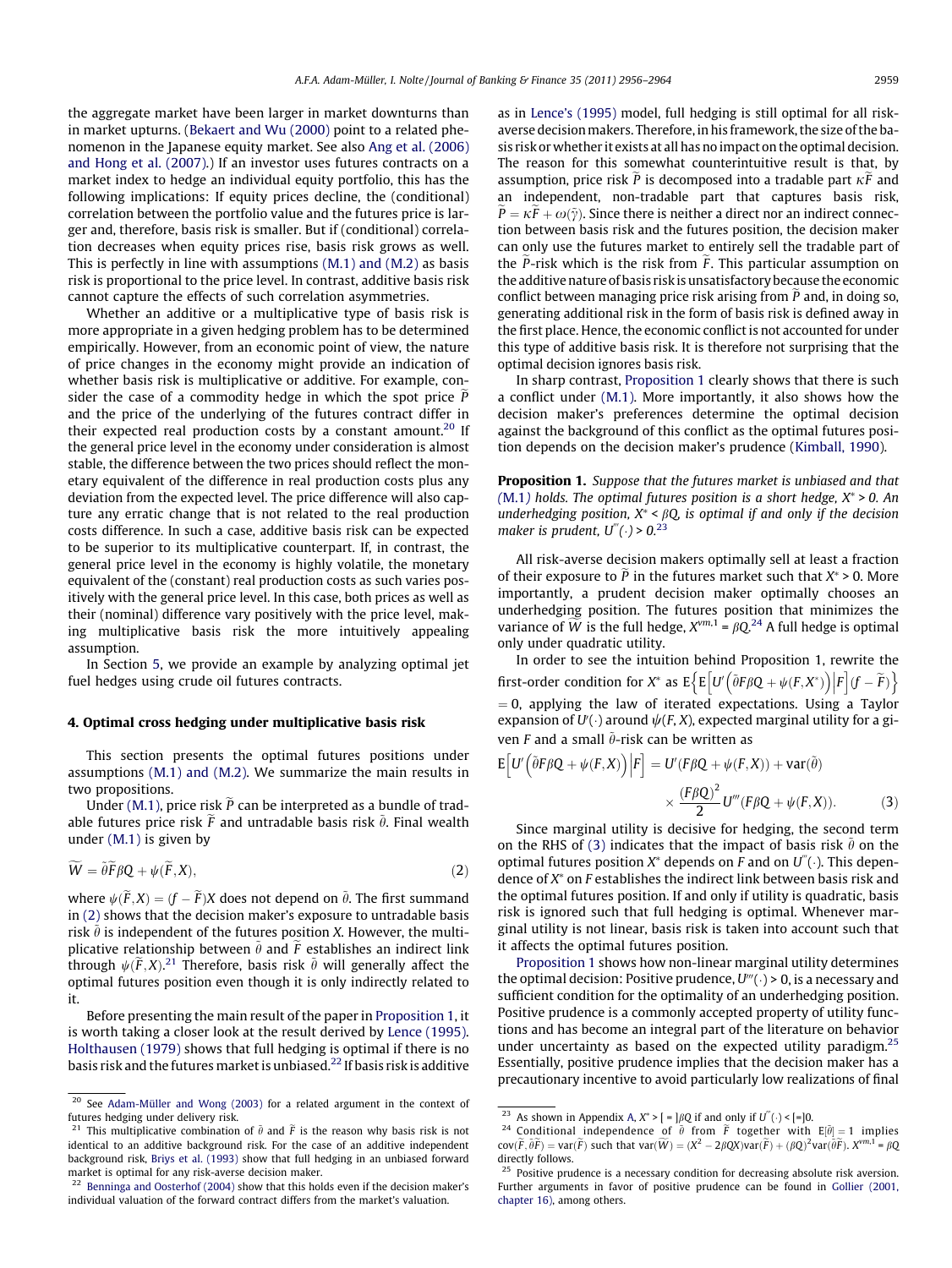<span id="page-4-0"></span>wealth. It also implies that the motivation to increase final wealth in such states is stronger than under quadratic utility.<sup>26</sup>

In order to see how prudence affects the optimal decision, it is useful to start at the full hedge position,  $X^{vm,1} = \beta Q$ . At  $X^{vm,1}$ , states with very low W are characterized by a very low realization of  $\tilde{\theta}$  together with a very high realization of  $\widetilde{F}$  as follows from  $\widetilde{W}(X=X^{\nu m,1})=\widetilde{\theta }\widetilde{F}\beta Q+(f-\widetilde{F})X^{\nu m,1}=\widetilde{F}X^{\nu m,1}(\widetilde{\theta }-1)+f\!X^{\nu m,1}$ . As [\(2\)](#page-3-0) indicates, generating additional final wealth in states with high F requires selling less futures contracts since this is the only possibility to increase  $\partial W/\partial F$ . Thus, the optimal futures position of a prudent decision maker is equivalent to an underhedge,  $X^* < \beta Q = X^{vm,1}.$ 

[Kimball \(1990\)](#page-8-0) shows that prudence plays a crucial role in the presence of an additive background risk. [Proposition 1](#page-3-0) shows that the decision maker's prudence is also essential in the presence of a multiplicative basis risk. [Benninga et al. \(1985\)](#page-8-0) show that prudence is also important if there is tradable price risk and indepen-dent, untradable quantity risk, but no basis risk.<sup>27</sup> [Lence \(1995\)](#page-8-0) mentions briefly that the optimal hedge ratio in the log–log model depends on the utility function but he does not specify the dependence. [Proposition 1](#page-3-0) does not only confirm his statement but also shows exactly how the optimal futures position depends on the decision maker's preferences.

Now, consider [\(M.2\).](#page-2-0) Under [\(M.2\)](#page-2-0), tradable futures price risk  $F$ is like a package of price risk P and basis risk  $\tilde{\vartheta}$ . While the exposure to  $\tilde{P}$  is exogenously given by Q, the exposure to the package that forms  $\tilde{F}$  is endogenously determined via the futures position X. In other words, if the decision maker seeks protection against fluctuations in  $\tilde{P}$  by trading  $\tilde{F}$ , this creates exposure to basis risk  $\tilde{\vartheta}$ . Under [\(M.2\)](#page-2-0), final wealth can be written as

$$
\widetilde{W} = \widetilde{P}(Q - bX) + bX\widetilde{P}(1 - \widetilde{\vartheta}) + fX.
$$
\n(4)

The second term on the RHS of (4) shows that basis risk  $\tilde{\vartheta}$  enters final wealth only in multiplicative combination with  $\tilde{P}$  and X. There is no basis risk if there is no futures position,  $X = 0$ . At full hedging,  $X = Q/b$ , the isolated effect of price risk P on W as represented by the first term on the RHS of (4) is eliminated. However, any futures position exposes final wealth to basis risk  $\tilde{\vartheta}$ . Hence, there is a conflict between reducing price risk P and avoiding basis risk  $\tilde{\vartheta}$ : The first term on the RHS of (4) favors a full hedging position, the second a futures position of zero. The next result characterizes the optimal futures position:

Proposition 2. Suppose that the futures market is unbiased and that ([M.2](#page-2-0)) holds.

- (a) The optimal futures position is a short hedge,  $X^* > 0$ .
- (b) If  $U''(.) \ge 0$ , the optimal futures position is an underhedge,  $X^*$  < Q/b.

Part (a) of Proposition 2 shows that all risk-averse decision makers will optimally hedge at least part of the price risk  $\tilde{P}$  by

choosing a positive futures position,  $X^* > 0$ . This causes final wealth to depend on basis risk  $\tilde{\vartheta}$  as well. The decision maker enjoys a gain from diversification:  $X^* > 0$  is the same as selling part of one risk  $(\tilde{P})$  and acquiring another risk  $(\tilde{\vartheta}\tilde{P})$  which is imperfectly correlated with the first.

Part (b) of Proposition 2 states that non-negative prudence is a sufficient condition for underhedging under [\(M.2\).](#page-2-0) To see why, consider a prudent decision maker who starts at full hedging. Final wealth, expressed in terms of tradable futures price risk  $\tilde{F}$  and untradable basis risk  $\tilde{\vartheta}$ , is then given by

$$
\widetilde{W}(X = Q/b) = \frac{Q}{b} \left[ f + \left( \frac{1 - \tilde{\vartheta}}{\tilde{\vartheta}} \right) \widetilde{F} \right].
$$
\n(5)

Since  $b, F, Q > 0$  in all states, final wealth is low when both the realization of  $\tilde{\vartheta}$  and  $\tilde{F}$  are high at the same time. Positive prudence creates a strong motive to generate additional wealth in these unfavorable states. Generating wealth in states with high  $F$  requires a reduction of the futures position. Hence, underhedging is optimal.

The variance-minimizing position under  $(M.2)$  is given by<sup>28</sup>

$$
X^{vm,2} = \frac{Q}{b} \left( \frac{\text{var}(\widetilde{P})}{E[\widetilde{P}^2] \text{var}(\widetilde{\vartheta}) + \text{var}(\widetilde{P})} \right) = \frac{Q}{b} K,\tag{6}
$$

where  $K$  is a positive constant below unity. Hence, the varianceminimizing futures position is always an underhedging position as implicitly claimed in part (b) of Proposition  $2^{29}$  K captures the relative size of price risk and independent basis risk. Since K decreases in var $(\tilde{\vartheta})$  and increases in var $(\widetilde{P}), X^{\nu m,2}$  exhibits intuitively plausible comparative statics.30

The optimal hedging position for a prudent decision maker under [\(M.1\)](#page-2-0) and under [\(M.2\)](#page-2-0) is an underhedging position. When the model is applied to corporate risk management, its predictions are qualitatively consistent with some stylized facts about corporate hedging as presented by [Bodnar et al. \(1998\)](#page-8-0). Hence, basis risk offers an explanation for why firms on average only hedge a fraction of their perceived exposures. Other explanations are based on 'selective hedging' [\(Stulz, 1984\)](#page-8-0), the existence of independent untradable quantity risk ([Benninga et al., 1985](#page-8-0)) and correlation between price risk and quantity risk ([Brown and Toft, 2002](#page-8-0)).

#### 5. An application: Cross hedging jet fuel price risk

In this section, we compare the optimal futures positions under the additive specification [\(A.1\)](#page-2-0) and under the multiplicative specification [\(M.1\).](#page-2-0) As the optimal futures position is always a full hedge under [\(A.1\)](#page-2-0), this case provides an almost natural benchmark for comparison. As an illustration, we consider the case of an airline's optimal management of jet fuel price risk.

<sup>&</sup>lt;sup>26</sup> [Brown and Toft \(2002\)](#page-8-0) argue that a value-maximizing firm hedges because it might face costly states of nature where profits are very low. In a similar spirit, a prudent decision maker focuses on states with very low final wealth.

<sup>&</sup>lt;sup>27</sup> In the absence of basis risk,  $\tilde{P} = \beta \tilde{F}$ . To connect the model analyzed here to the [Benninga et al. \(1985\)](#page-8-0) model, define a random variable  $\tilde{n}$ , independent of  $\tilde{P}$  with  $E[\tilde{n}] = 1$  and  $n \ge 0$ . Then, the exposure is given by  $Q\tilde{n}$  and final wealth becomes  $W = \tilde{n}\beta FQ + \psi(F, X)$  where  $\psi(F, X)$  is defined as in [\(2\)](#page-3-0). The first summand here,  $\tilde{n}\beta\tilde{F}Q$ , captures quantity risk whereas the first summand in [\(2\)](#page-3-0) captures basis risk. Apart from this, the problems are almost isomorphic. This explains why [Proposition](#page-3-0) [1](#page-3-0) is in line with the result derived by [Benninga et al. \(1985\).](#page-8-0) Dependent price and quantity risk is analyzed by [Brown and Toft \(2002\)](#page-8-0) for a value-maximizing firm and by [Wong \(2003\)](#page-8-0) in an expected utility framework, but neither model incorporates basis risk.

<sup>&</sup>lt;sup>28</sup> Since var $((1 - \tilde{\vartheta})\widetilde{P}) = E[\widetilde{P}^2]$ var $(\tilde{\vartheta})$  and cov $(\widetilde{P}, (1 - \tilde{\vartheta})\widetilde{P}) = 0$ , it is straightforward to show that  $var(\widetilde{W}) = (Q - bX)^2 var(\widetilde{P}) + (bX)^2 E[\widetilde{P}^2] var(\widetilde{\vartheta}).$  (6) follows directly.

 $29$  Under [\(M.1\)](#page-2-0), a prudent decision maker's optimal futures position is always below the variance-minimizing position  $X^{vm,1} = \beta Q$ . Under [\(M.2\)](#page-2-0), a similar statement cannot be derived.

<sup>&</sup>lt;sup>30</sup> The intuitive argument for why Proposition 2 only provides a sufficient condition for underhedging is as follows:  $X^{vm,2}$  is optimal if and only if prudence is zero (quadratic utility) as the futures market is unbiased. Consider a small change in preferences such that the decision maker exhibits a small degree of negative prudence. This creates an incentive to increase the futures position. As  $X^{vm,2}$  is an underhedging position, the optimal futures position will remain an underhedge. For a given distribution of  $\tilde{\vartheta}$  and  $\tilde{P}$ , the optimal futures position is likely to increase as prudence becomes more negative. However, one will have to specify the joint distribution and/or the utility function in order to derive a rigorous formal argument along these lines.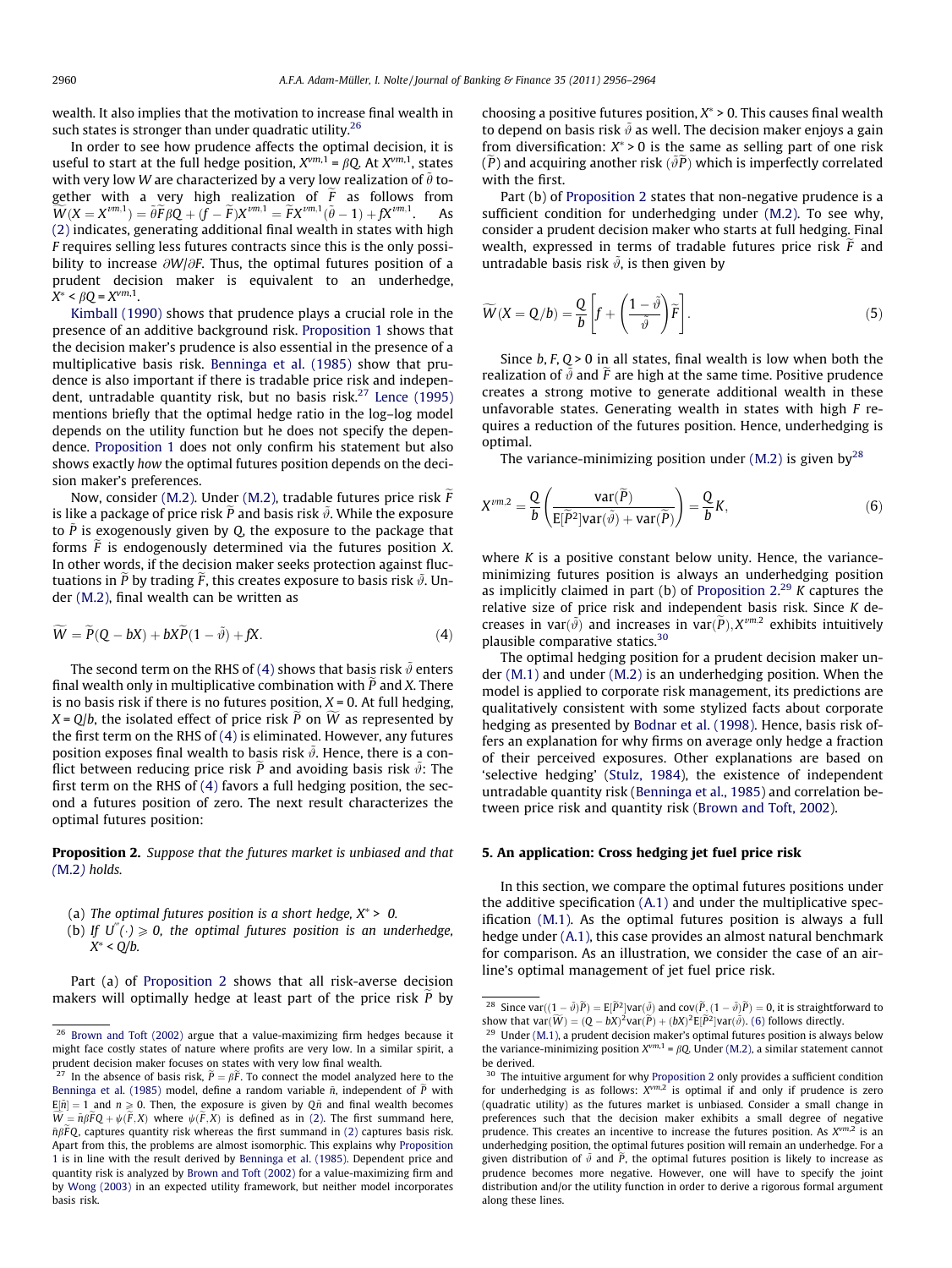<span id="page-5-0"></span>

| Table 1                                                  |  |  |  |
|----------------------------------------------------------|--|--|--|
| Jet fuel costs of nine large passenger airlines in 2009. |  |  |  |

| Airline name                      | Revenue passenger<br>miles(m) |                   | Jet fuel costs                             |  |  |
|-----------------------------------|-------------------------------|-------------------|--------------------------------------------|--|--|
|                                   |                               | in<br>USD.<br>(m) | in % of total<br>operating<br>expenses (%) |  |  |
| Delta Air Lines                   | 188.943                       | 8.291             | 29.2                                       |  |  |
| Air France-KLM <sup>a,b</sup>     | 125.800                       | 6.678             | 35.7                                       |  |  |
| American Airlines                 | 122.418                       | 5.553             | 26.5                                       |  |  |
| <b>United Airlines</b>            | 100.475                       | 3.405             | 20.6                                       |  |  |
| Lufthansab                        | 99.821                        | 4.714             | 18.7                                       |  |  |
| <b>Continental Airlines</b>       | 89.136                        | 3.317             | 26.1                                       |  |  |
| Southwest Airlines                | 74.457                        | 3.044             | 30.2                                       |  |  |
| British Airways <sup>a,b</sup>    | 68.880                        | 3.785             | 28.8                                       |  |  |
| Singapore Airlines <sup>a,b</sup> | 51.501                        | 2.939             | 33.2                                       |  |  |

Source: Annual reports.

<sup>a</sup> Financial year ended 31 March 2010.

Converted into USD at average exchange rate over financial year. Source: [www.oanda.com.](http://www.oanda.com)

Jet fuel costs amount to roughly 25–30% of an airline's operative expenses (see Table 1) such that the exposure to jet fuel price risk is high. As the price of jet fuel is highly volatile, this establishes a significant risk for many airlines. Trading volumes in jet fuel derivatives are small. $31$  Therefore, airlines have to resort to cross hedging by using contracts on other oil products such as crude oil.

We analyze cross hedging jet fuel price risk with one-month NYMEX crude oil futures contracts on West Texas Intermediate (WTI) crude oil. In particular, we investigate how these futures contracts can be optimally used to hedge against the risk from jet fuel prices for delivery at New York harbor. The hedging horizon is one month. All data was downloaded from the US Energy Infor-mation Administration webpage.<sup>32</sup> [Fig. 1](#page-6-0) depicts both logarithmic prices series, ranging from 4/1990 to 8/2010 and containing 245 monthly observations.

In subsection 5.1, we show that the multiplicative specification of basis risk according to [\(M.1\)](#page-2-0) fits the data better than the additive specification [\(A.1\)](#page-2-0) by means of a vector error correction (VEC) approach. In subsection 5.2, we derive the optimal hedge ratios.

## 5.1. Jet fuel price risk and the nature of basis risk

It is obvious from [Fig. 1](#page-6-0) that both price series are integrated. The Johansen test for cointegration<sup>33</sup> reveals that both series are actually cointegrated. Hence, both  $(A.1)$  and  $(M.1)$  have to be interpreted as cointegrating equations such that the validity as well as the explanatory power of the additive and the multiplicative model can be tested within a VEC modeling framework.

The corresponding cointegrating regression equation for [\(A.1\)](#page-2-0) is given by

$$
P_t = \kappa F_t + \gamma_t \quad \text{with } t = 1, \dots, T \tag{C-A.1}
$$

where  $P_t$  denotes the logarithmic jet fuel spot price,  $F_t$  the corresponding logarithmic one-month crude oil futures price at time t and  $\gamma_t$  denotes a zero mean error term. For the multiplicative case we consider

$$
P_t = \beta F_t \theta_t \quad \text{with } t = 1, \dots, T \tag{C-M.1}
$$

where  $\theta_t$  denotes a unit mean error term.

To formally test the additive specification against the multiplicative one we artificially nest both cointegrating equations into the following VEC model $^{34}$ :

$$
\begin{pmatrix}\n\Delta P_t \\
\Delta F_t\n\end{pmatrix} = \mu + \alpha \gamma_{t-1} + (1 - \alpha)\delta(\theta_{t-1} - 1) + \phi_1 \begin{pmatrix}\n\Delta P_{t-1} \\
\Delta F_{t-1}\n\end{pmatrix} + \dots + \phi_p \begin{pmatrix}\n\Delta P_{t-p} \\
\Delta F_{t-p}\n\end{pmatrix} + u_t.
$$
\n(7)

It turns out that  $p = 1$  already provides a satisfactory fit in terms of the bivariate LB test for absence of residual serial correlation. Hence, we stick to this specification. The parameter vector  $\alpha$  can now be tested by a Wald test to have zero components in which case the multiplicative cointegrating equation would clearly rule out the additive one. [Table 2](#page-6-0) presents the estimation results of this nested VEC model and the corresponding Wald test.

With a p-value of about 75%, the Wald test indicates that it is not possible to reject the null hypothesis of both components in  $\alpha$  being equal to zero, which shows that the multiplicative basis risk specification is superior to its additive counterpart in modelling the true data generating process.

#### 5.2. Optimal cross hedging

In this subsection, we calculate the optimal hedge ratios under [\(M.1\) and \(A.1\)](#page-2-0), using monthly data ranging from 4/1990 to 8/2010 (245 monthly observations).

We assume that the one-month crude oil futures price  $F_t$  is lognormally distributed with mean  $\mu_{F,t}$  and variance  $\sigma_{F,t}^2$ . For the additive type of basis risk, we use the following specification

$$
P_t = \kappa F_t + \gamma_t. \tag{C-A.1'}
$$

For simplicity, we assume that  $\gamma_t \sim N\big(0, \sigma_{\gamma}^2\big)$  $\sigma$  $(0, \sigma_v^2)$ . For the multiplicative type of basis risk, we use

$$
P_t = \beta F_t \theta_t \tag{C-M.1'}
$$

and assume, again for simplicity, that  $\theta_t \sim N(1, \sigma_\theta^2)$ .

The parameters  $\kappa$  and  $\beta$  are estimated for each point in time t by the expanding window regressions  $(C-A.1')$  and  $(C-M.1')$ , starting with an initial window of 58 months length in 1/1995.  $\sigma_{\gamma}^2$  and  $\sigma_{\theta}^2$ are calculated from the residual series of these regressions.  $\sigma_{F,t}^2$  is calculated as the historical variance from all data prior to time t. In total, we obtain  $t = 1, \ldots, 188$  observations for each parameter. As the futures market is assumed to be unbiased, we have  $f_t = \mu_{\vec{r},t} = \mathrm{E}_t[\widetilde{F}_{t+1}]^{35}$  We re-estimate all parameters for every period with the intention to capture or mitigate effects of structural breaks in the system. Our estimation scheme therefore adapts itself to changes in the underlying data generating process, such as volatility or risk clustering (through  $\sigma_{\gamma}^2$  and  $\sigma_{\theta}^2$ ) and shifts in the price levels (through  $\kappa$  and  $\beta$ ).

We assume constant relative risk aversion of  $z$  such that  $U(W) = \frac{1}{1-z} W^{1-z}$ . We then calculate optimal hedge ratios as defined by  $X^*/Q$  for values of  $z \in \{0.5, 3, 5, 7\}$ . In addition, we assume a hedging horizon of one month. On the 25th calendar day of each month, a position in the one-month futures contract is being taken and held for one month.

Omitting time indexes, final wealth under  $(C-A.1')$  is given by  $\tilde{W} = \tilde{F}(\kappa Q - X) + \tilde{\gamma} Q + fX$ . Hence, the decision problem is to choose  $X$  so as to maximize

<sup>&</sup>lt;sup>31</sup> To the best of our knowledge, the only exchange-traded jet fuel contract is traded at the Tokyo Commodities Exchange. However, its trading volume is low and has declined significantly in recent years, see [www.tocom.or.jp.](http://www.tocom.or.jp)

<sup>32</sup> [www.eia.doe.gov](http://www.eia.doe.gov).

<sup>&</sup>lt;sup>33</sup> The Johansen trace test results are as follows: For the  $H_0$  that no (at most 1) cointegration relationship exists, the test statistic is 32.7986 (0.9604) with a p-value of 0.0000 (0.3271).

 $\frac{34}{1}$  The results do not change qualitatively if an intercept is included in the cointegrating relationship. See also footnote [16](#page-2-0).

<sup>&</sup>lt;sup>35</sup> It is not the purpose of this paper to test the unbiasedness of the NYMEX crude oil futures market. Without the unbiasedness assumption, there will be a speculative position in addition to the hedging position. In order to focus exclusively on the hedging position, any speculative position has to be ruled out.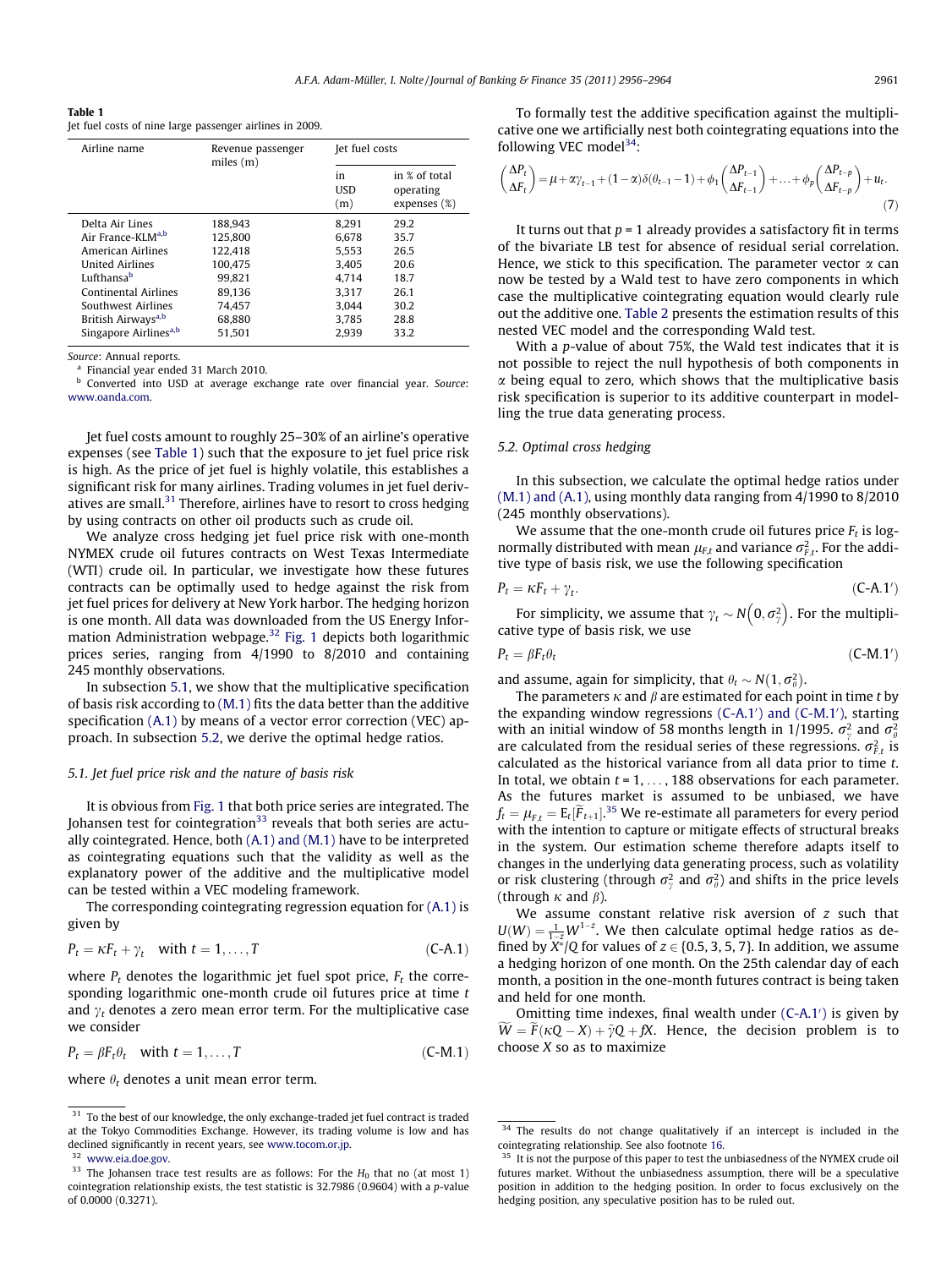<span id="page-6-0"></span>

Fig. 1. Monthly logarithmic New York jet fuel prices (black) and nearest month logarithmic WTI oil futures prices (grey) from 4/1990 to 8/2010. Jet fuel prices are denominated in US cents per gallon, oil futures prices are denominated in USD per barrel.

Table 2

Estimation results of the nested VEC model.

| Estimation Output: Nested VEC System                                             |                                                                     |                                                                                 |  |  |  |
|----------------------------------------------------------------------------------|---------------------------------------------------------------------|---------------------------------------------------------------------------------|--|--|--|
| Parameters                                                                       | Estimates                                                           | Std. deviations                                                                 |  |  |  |
| Cointegrating equations                                                          |                                                                     |                                                                                 |  |  |  |
| к                                                                                | 1.3027                                                              | 0.0081                                                                          |  |  |  |
| β                                                                                | 1.3426                                                              | 0.0065                                                                          |  |  |  |
| <b>VEC</b>                                                                       |                                                                     |                                                                                 |  |  |  |
| $\mu'$                                                                           | $(-0.0171 - 0.0001)$                                                | (0.0291)<br>$0.0240$ )                                                          |  |  |  |
| $\phi_1$                                                                         | $\begin{pmatrix} -0.2239 & 0.2499 \\ 0.0402 & 0.0435 \end{pmatrix}$ | $\begin{pmatrix} 0.1018 & 0.1319 \\ 0.1074 & 0.1217 \end{pmatrix}$              |  |  |  |
| $\alpha'$                                                                        | $(0.1742 \quad 0.0679)$                                             | $0.2060$ )<br>(0.2496)                                                          |  |  |  |
| $\delta'$                                                                        | $(1.2504 \quad 0.2191)$                                             | (1.7260)<br>$1.0919$ )                                                          |  |  |  |
| Log-likelihood<br><b>BIC</b><br>LB (10)<br>LB (20)<br>Wald test ( $\alpha = 0$ ) |                                                                     | 514.0090<br>$-4.0044$<br>43.2735 (0.3334)<br>85.0812 (0.3278)<br>0.5647(0.7540) |  |  |  |

$$
\int_0^\infty \int_0^\infty \frac{1}{1-z} (F(\kappa Q - X) + \gamma Q + fX)^{1-z}
$$
  
 
$$
\times \frac{1}{\sigma_F F \sqrt{2\pi}} \exp^{\frac{-(\ln(F) - \mu_F)^2}{2\sigma_F^2}} \times \frac{1}{\sigma_\gamma \sqrt{2\pi}} \exp^{\frac{-\gamma^2}{2\sigma_\gamma^2}} dF d\gamma.
$$
 (8)

For multiplicative basis risk á la [\(C-M.1](#page-5-0)′[\),](#page-5-0) final wealth becomes  $\widetilde{W} = (\widetilde{\theta}\beta{\mathsf Q} - X)\widetilde{F} + fX$  such that the decision problem is to choose X to maximize

$$
\int_0^\infty \int_0^\infty \frac{1}{1-z} \left( (\theta \beta Q - X) F + fX \right)^{1-z} \times \frac{1}{\sigma_F F \sqrt{2\pi}} \exp^{-\frac{-(\ln(F) - \mu_F)^2}{2\sigma_F^2}} \times \frac{1}{\sigma_\theta \sqrt{2\pi}} \exp^{-\frac{-(\mu - \mu_F)^2}{2\sigma_F^2}} dF d\theta.
$$
\n(9)

The optimal futures hedge ratios that solve [\(8\) and \(9\)](#page-5-0) are shown in [Fig. 2.](#page-7-0)

From [Lence \(1995\)](#page-8-0), we know that  $X^*/Q$  =  $\kappa$  under [\(A.1\)](#page-2-0), independent of the degree of risk aversion and the volatility of basis risk. This result is independent of  $\sigma_F$ ,  $\sigma_\nu$  and the degree of risk aversion. The solid black line in [Fig. 2](#page-7-0) shows the optimal decisions under [\(A.1\)](#page-2-0) for all levels of z. For the entire sample, the average  $\kappa$  is 2.95645; the optimal hedge ratio varies only slightly in the range between 2.9 and 3.0.

[Fig. 2](#page-7-0) shows that the optimal hedge ratio depends on the nature of basis risk because the hedge ratios optimal under multiplicative basis risk are economically different from those under additive basis risk. Firstly, they are below the full hedge represented by the black line for the entire sample period. This is perfectly in line with [Proposition 1.](#page-3-0) Secondly, the optimal hedge ratio under [\(M.1\)](#page-2-0) depends on risk preferences. To be precise, the higher the degree of constant relative risk aversion z, the smaller the hedge ratio. This illustrates the intuitively plausible behavior that, given a certain level of basis risk, a more risk-averse decision maker will attach a higher weight to this basis risk in his decision such that a smaller futures position will be taken.

An interesting phenomenon can be observed at  $t = 60$ . In March 1990, there was a sudden strong increase in the price of jet fuel without a correspondingly large increase in the futures price of crude oil. For the purpose of interpretation, we can separate two effects. The first effect is an increase in the optimal hedge ratio which is simply due to an increase in  $\kappa$  for [\(A.1\)](#page-2-0) as well as an increase in  $\beta$  for [\(M.1\).](#page-2-0) The second effect relates to the volatility of basis risk. The second effect is only visible under [\(M.1\)](#page-2-0) as the volatility of basis risk is ignored under [\(A.1\).](#page-2-0) Given the price movements at  $t = 60$ , the volatility of basis risk became significantly larger, making futures hedging less attractive. Taken in isolation, this effect reduces the optimal futures position. This second effect is larger the higher risk aversion. As [Fig. 2](#page-7-0) shows, the first effect slightly dominates the second for  $z = 0.5$ . For higher levels of risk aversion, more weight is being attached to the second effect. For example, [Fig. 2](#page-7-0) shows a sharp drop in the optimal hedge ratio for  $z = 7$ .

# 6. Conclusions

This paper analyzes optimal cross hedging with futures contracts. It focuses on two multiplicative relationships between basis risk on the one hand and the spot price or the futures price on the other. These relationships imply that basis risk is proportional to the level of the spot price or the futures price.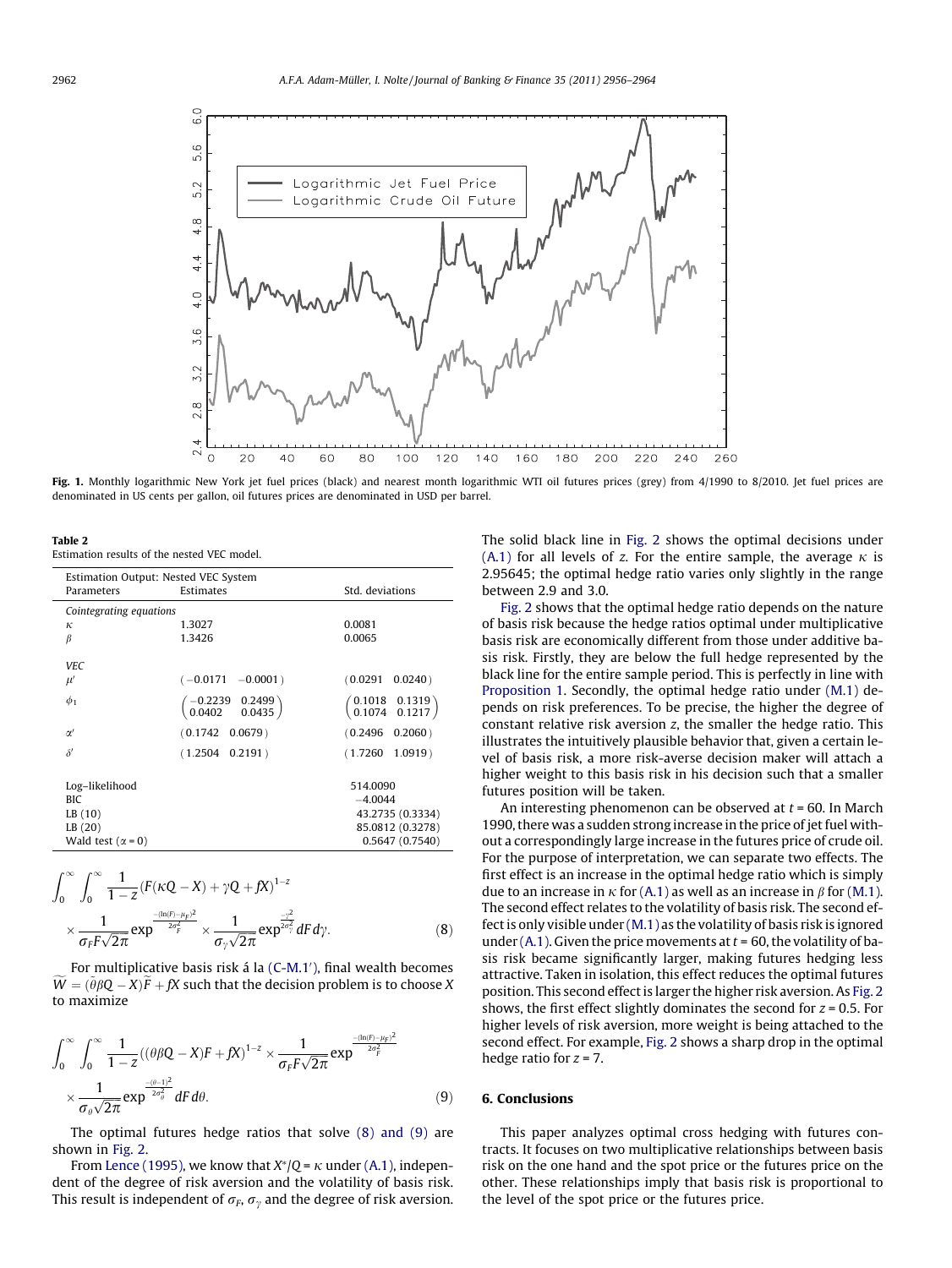<span id="page-7-0"></span>

Fig. 2. Optimal hedge ratios,  $X^*/Q$ , for  $z = 0.5, 3, 5, 7$ .

The theoretical part of the paper shows that the optimal futures position under these multiplicative specifications crucially depends on the decision maker's prudence. If we combine basis risk in a multiplicative way with the futures price as under assumption [\(M.1\),](#page-2-0) there is a direct link between the decision maker's prudence and the optimal futures position in an unbiased futures market: Underhedging is optimal if and only if prudence is positive. Under assumption [\(M.2\)](#page-2-0) where basis risk is multiplicatively combined with the spot price, non-negative prudence is a sufficient condition for the optimality of an underhedging position. In sum, the analysis shows how, given multiplicative basis risk, the decision maker's preferences affect the quintessential tradeoff between reducing price risk and creating basis risk.<sup>36</sup>

In the empirical part of the paper, we analyze the problem of cross hedging jet fuel price risk with NYMEX crude oil futures. It turns out that the multiplicative specification of basis risk according to [\(M.1\)](#page-2-0) is superior to its additive counterpart in describing the price series. We then show that hedge ratios optimal under [\(M.1\)](#page-2-0) differ significantly from those optimal under [\(A.1\)](#page-2-0). This demonstrates that the difference between multiplicative and additive basis risk is both statistically and economically significant. The implication for corporate hedging is that two steps are needed to calculate the optimal cross hedge: Firstly, one has to analyze the nature of basis risk in the given application. Using the result from the first step, the optimal hedge ratio can be derived in the second step.

#### Acknowledgements

We would like to thank Tomas Björk, Frank de Jong, Günter Franke, Olaf Korn, David Stolin, Stephen J. Taylor, Niklas Wagner, seminar participants at the Stockholm School of Economics and two anonymous referees for helpful comments and suggestions. Financial support from the British Council and the German Academic Exchange Service DAAD is gratefully acknowledged. All remaining errors are ours.

# Appendix A

**Proof of Proposition 1.** The equivalence of  $X^* < \beta Q$  to  $U^{(0)} \rightarrow 0$  is proven first. Unbiasedness and the law of iterated expectations imply that the first-order condition in [\(1\)](#page-1-0) can be written as  $-\text{cov}\left(\mathbb{E}\left[U'\left(\widetilde{W}^*\right)|F\right],\widetilde{F}\right) = 0$  where  $\widetilde{W}^* = \beta \widetilde{F}\widetilde{\theta}Q + (f - \widetilde{F})X^*$ . Hence,  $\mathbb{E}\left[U\left(\overset{\sim}{W^*}\right)\Big|F\right]$  is either a constant or it is decreasing in some interval of F while increasing in some other interval of F. This requires

$$
\frac{\partial E[U'(W)|F]}{\partial F} = E[U''(\widetilde{W})(\widehat{\beta}\widetilde{\theta}Q - X)|F] \n= (\beta Q - X)E[U''(\widetilde{W})|F] \n+ \beta Qcov(U''(\widetilde{W}), \widetilde{\theta}|F)
$$
\n(10)

to be equal to zero everywhere or to vary in sign. The derivation of (10) uses the fact that  $E[\tilde{\theta}|F] = E[\tilde{\theta}] = 1$  for all F. Since  $\partial U''(W)/\partial \theta =$  $U''(W)$   $\beta FQ$ , the fact that  $\beta, QF > 0$  implies sgn cov $(U''(\widetilde{W}), \widetilde{\theta}) =$ sgn  $U'''(.)$  for all F.

The remainder of the proof is by contradiction. Suppose that  $U''(.) > 0$ . Since  $\beta, Q > 0$ , the second summand on the RHS of (10) is positive. If  $(\beta Q - X) \le 0$ , the first summand will be non-negative due to risk aversion such that there is no interval in which  $\mathbb{E} \big[ U' \big( \widetilde{W} \big) \big| F \big]$  does not increase in F. Since this leads to a contradiction, the optimum must be characterized by  $(\beta Q - X^*) > 0$  for  $U^{(0)}(.)$  > 0. (Using the same argument, it is straightforward to show that  $U'''(.) <$  [ = ]0 is equivalent to  $(\beta Q - X^*) <$  [=]0.)

In order to prove that  $X^* > 0$ , irrespective of the sign of  $U''(.)$ , evaluate (10) at  $X = 0$ . As the first line of (10) shows, the expression is negative since  $U''(.) < 0$  and  $\beta, Q, \gamma > 0$ . Hence, the first-order condition in [\(1\),](#page-1-0) evaluated at  $X = 0$ , is positive.  $X^* > 0$  then follows from the concavity of the problem.  $\Box$ 

Proof of Proposition 2. Using the law of iterated expectations, the notation can be simplified by defining

$$
A(X) = \text{cov}\Big(U''\Big(\widetilde{W}(X)\Big), \widetilde{\vartheta}\Big|P\Big) = \text{cov}\Big(E\Big[U''\Big(\widetilde{W}(X)\Big)\Big|\vartheta\Big], \widetilde{\vartheta}\Big|P\Big), \quad (11)
$$

$$
B(X) = \text{cov}\Big(U'\Big(\widetilde{W}(X)\Big), \widetilde{P}\Big) = \text{cov}\Big(E\Big[U'\Big(\widetilde{W}(X)\Big)\Big|P\Big], \widetilde{P}\Big),\tag{12}
$$

 $\overline{\phantom{a}^{36}}$  These results are closely related to two other standard decision problems under risk, one being a portfolio problem, the other being an insurance problem. In the analogous portfolio problem, the decision maker holds one risky asset and decides on how much of another asset to add to the existing position given that the other asset provides no excess return. In the analogous insurance problem, the insurer can only observe the realized loss with an error such that the indemnity does not perfectly match the loss. [Gollier \(1996\)](#page-8-0) analyzes the nature of the optimal insurance contract in such an environment. He shows that a disappearing deductible is optimal if the policyholder is prudent and that this deductible equals zero if insurance is costless.